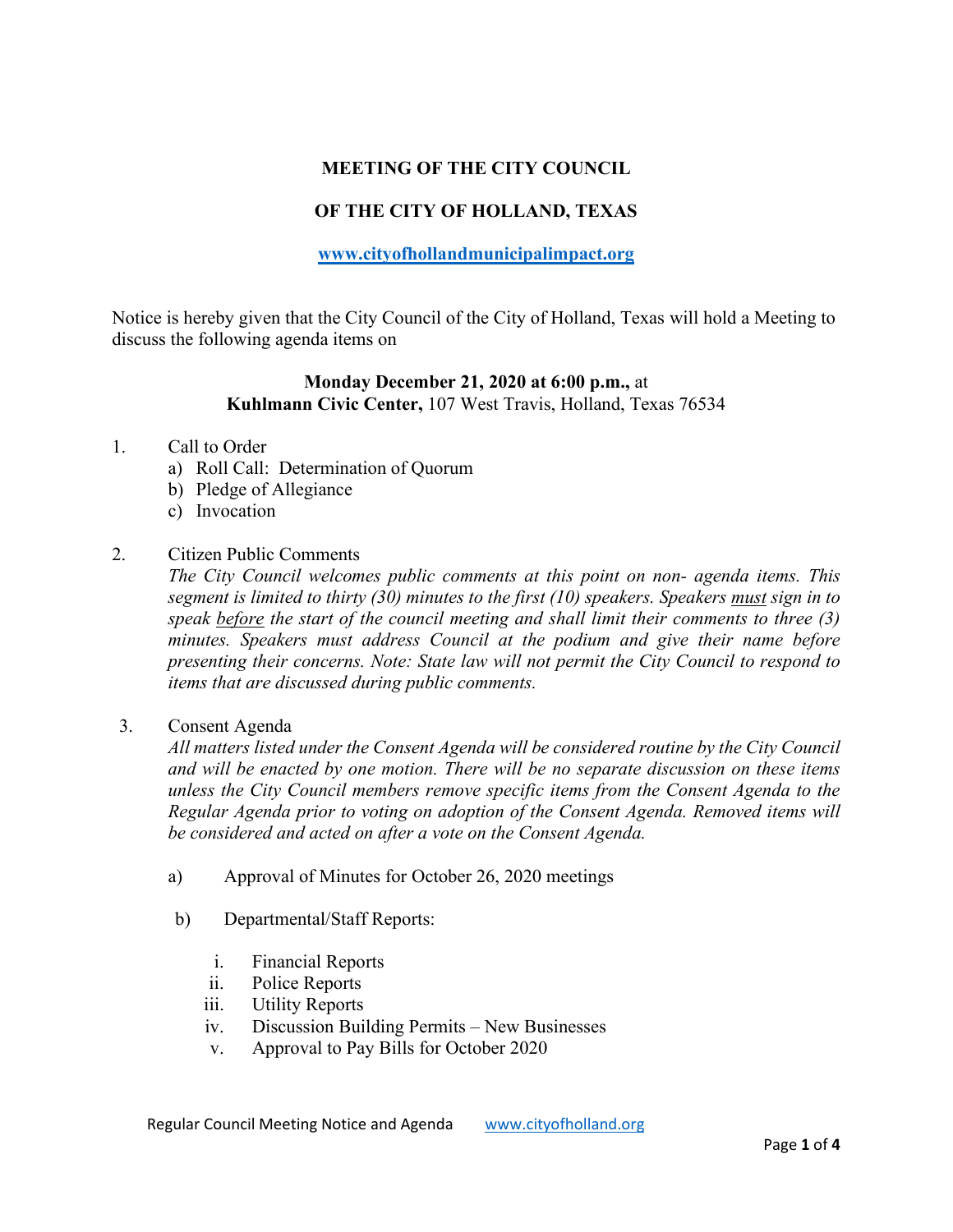## **PUBLIC HEARINGS:**

- 4. a) Adoption of amendment to Zoning Ordinance to allow conditional use permits for the placement of manufactured homes on lots zoned R-1 on both sides of Front Street between Josephine Street and North Street.
	- b) Application for conditional use permit to place a manufactured home at N Front Street.

## **REGULAR AGENDA: REVIEW/DISCUSS AND CONSIDER ACTION**

- 5. Discussion/Possible Action Items
	- a) Discussion and possible action New Contract with Michael Guevara Guevara Law, P.C. – Attorney/Client Engagement Agreement
	- b) Discussion and possible action Renew contract with Frank Phalen or go out RFQ for new Engineer
	- c) Discussion and possible action Ordinance No. \_12\*21\*20\_: **AN ORDINANCE OF THE CITY COUNCIL OF THE CITY OF HOLLAND, TEXAS, AMENDING ORDINANCE NO. 12\*17\*01 ord 1, THE ZONING ORDINANCE, AMENDING SECTION 63 CONDITIONAL USE PERMITS; ADDING A CONDITIONAL USE FOR MANUFACTURED HOMES IN SPECIFIED R-1 ZONED LOCATIONS; PROVIDING A CUMULATIVE CLAUSE; PROVIDING A SEVERABILITY CLAUSE; AND PROVIDING AN EFFECTIVE DATE.**
	- d) Discussion and possible action Ordinance No. \_12\*21\*20\_\_: **AN ORDINANCE OF THE CITY COUNCIL OF THE CITY OF HOLLAND, TEXAS, GRANTING A CONDITIONAL USE PERMIT FOR THE PLACEMENT OF A MANUFACTURED HOME ON A LOT ON FRONT STREET; AND PROVIDING FOR AN EFFECTIVE DATE.**
	- e) Discussion and possible action Ordinance No. \_12\*21\*20\_: **AN ORDINANCE OF THE CITY COUNCIL OF THE CITY OF HOLLAND, TEXAS, ADOPTING A \$1.00 SOLID WASTE FEE TO BE INCLUDED ON ALL UTILITY BILLS FOR CITY OF HOLLAND UTILITIES CUSTOMERS; REPEALING AND REPLACING ALL OTHER FEE SCHEDULES IN CONFLICT WITH THIS ORDINANCE; SETTING AN EFFECTIVE DATE.**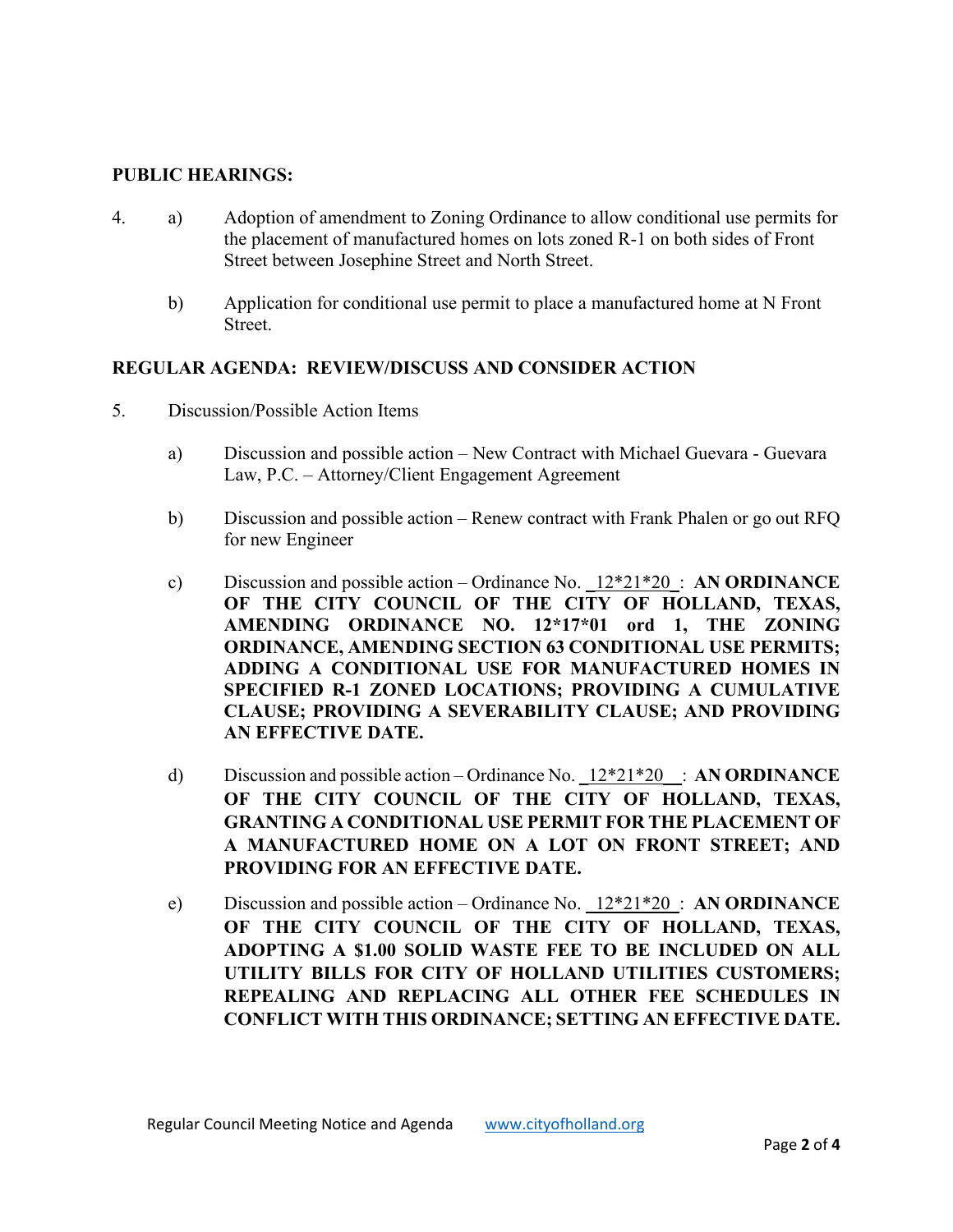- f) Discussion and possible action Buying a laptop and printer for Court
- g) Discussion and possible action City Bank Accounts Removal and additions of Signatures on accounts- Add Paula Byrd – City Secretary – Removal of previous employee
- h) Discussion and possible action Purchasing of new Police car thru Capital Government
- i) RESOLUTION  $# 12*21*20$  A RESOLUTION REGARDING A FINANCING AGREEMENT FOR THE PURPOSE OF PROCURING A VEHICLE AND RELATED EQUIPMENT
- j) Discussion and possible action Acquisition of automatic external defibrillators (AEDs), personal protection equipment (PPEs) and other COVID related equipment from HUB City Fire & Safety
- k) Discussion and possible action Acquisition of computer and software from Peacemaker for Police Department.
- l) Discussion and possible action Review of unused vacation and comp time and review of Vacation policy
- 6.Announcements of future Council meeting dates
- 7. Adjourn

*The Council may vote and/or act upon each of the items listed in the Agenda. The Council reserves the right to retire into executive session concerning any of the items on this Agenda, whenever it is considered necessary and legal justified under the Open Meetings Act including: Section 551.071 (Consult with Attorney); Section 551.072 (Real Property); Section 551.073 (Gifts and Donations); Section 551.074 (Personnel Matters); Section 551.076 (Security Devices); and Section 551.087 (Economic Development). I certify that the notice of meeting was posted at City Hall (outside bulletin board) and the Kuhlmann Civic Center before 5:00 p.m. on December 18, 2020 and remained posted for at least 72 hours continuously before the scheduled time of said meeting.*

*Anyone wanting to place an item on the Agenda for the following meeting please submit your written agenda item to the City Secretary no later than the Monday prior to the Meeting. The Mayor will review all items and decide if needs to be placed on the agenda for action. Agenda will be posted on the Friday prior to the meeting. Only emergency items will be posted after that date on a separate Agenda. All Employee Reports need to be given to the City Secretary by the Monday prior to the Regular Council Meeting.*